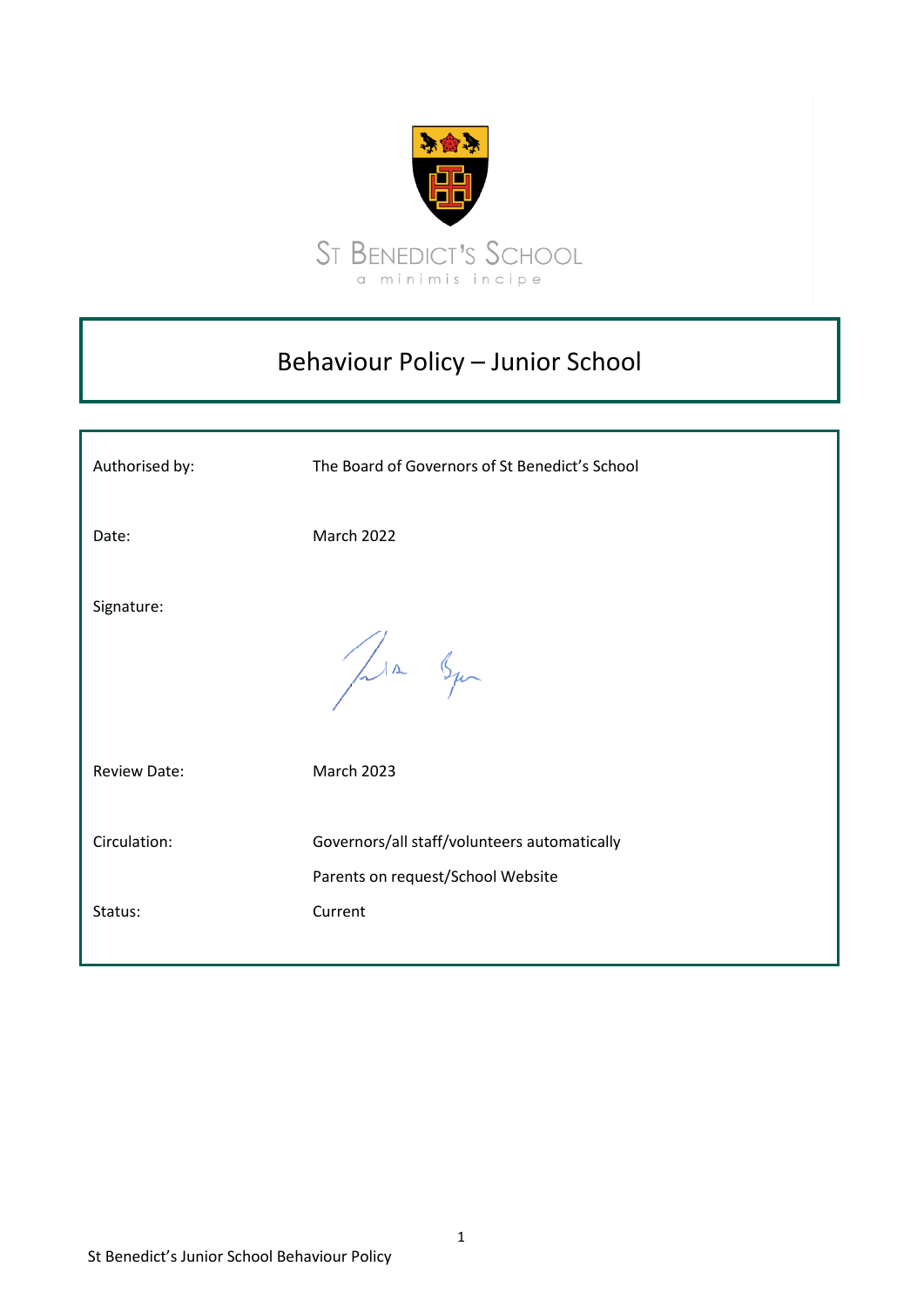# **Contents Page**

#### **PAGE**

| $\label{lem:1} \mbox{Introduction} \,\, \ldots \,\, \ldots \,\, \ldots \,\, \ldots \,\, \ldots \,\, \ldots \,\, \ldots \,\, \ldots \,\, \ldots \,\, \ldots \,\, \ldots \,\, \ldots \,\, \ldots \,\, \ldots \,\, \ldots \,\, \ldots \,\, \ldots \,\, \ldots \,\, \ldots \,\, \ldots \,\, \ldots \,\, \ldots \,\, \ldots \,\, \ldots \,\, \ldots \,\, \ldots \,\, \ldots \,\, \ldots \,\, \ldots \,\, \ldots \,\, \ldots \,\, \ldots \,\, \ldots \,\, \ldots \,\,$ |  |
|------------------------------------------------------------------------------------------------------------------------------------------------------------------------------------------------------------------------------------------------------------------------------------------------------------------------------------------------------------------------------------------------------------------------------------------------------------------|--|
|                                                                                                                                                                                                                                                                                                                                                                                                                                                                  |  |
| School rules that apply at all times to all members of the school community 5                                                                                                                                                                                                                                                                                                                                                                                    |  |
|                                                                                                                                                                                                                                                                                                                                                                                                                                                                  |  |
|                                                                                                                                                                                                                                                                                                                                                                                                                                                                  |  |
|                                                                                                                                                                                                                                                                                                                                                                                                                                                                  |  |
|                                                                                                                                                                                                                                                                                                                                                                                                                                                                  |  |
|                                                                                                                                                                                                                                                                                                                                                                                                                                                                  |  |
|                                                                                                                                                                                                                                                                                                                                                                                                                                                                  |  |
|                                                                                                                                                                                                                                                                                                                                                                                                                                                                  |  |
|                                                                                                                                                                                                                                                                                                                                                                                                                                                                  |  |
|                                                                                                                                                                                                                                                                                                                                                                                                                                                                  |  |
|                                                                                                                                                                                                                                                                                                                                                                                                                                                                  |  |
|                                                                                                                                                                                                                                                                                                                                                                                                                                                                  |  |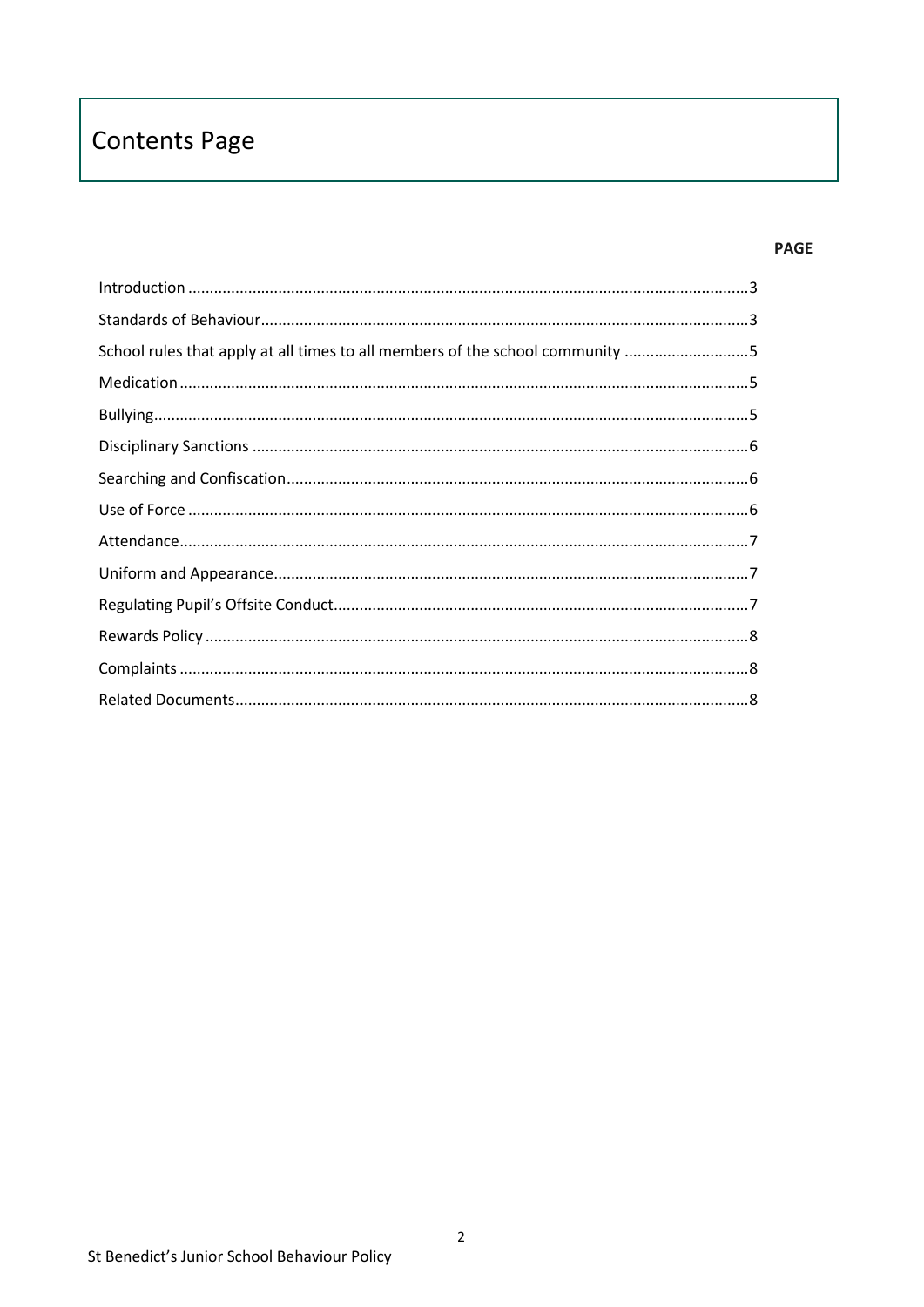**St Benedict's Junior School is part of the St Benedict's family of schools. All schools in the group share a similar Catholic and Benedictine/Bernardine ethos.**

## <span id="page-2-0"></span>**Introduction**

St Benedict's Junior School is dedicated to ensuring that our school environment supports learning and the wellbeing of pupils and staff through a strong sense of community cohesion. Cooperation, support and respect are the foundations of our community, and we work hard to provide a safe school where pupils feel included in every aspect of school life and comfortable to voice their opinions.

This policy outlines what we expect from all our pupils in terms of their behaviour and the sanctions that will be enforced if this policy is not adhered to. It extends to all members of our school community and is written in line with our governing body's statement of behaviour principles. Good behaviour and self-discipline have strong links to effective learning and are vital for pupils to carry with them both during and after their school years.

#### **Aims**

St Benedict's Junior School believes that all pupils should be aware of the standards of behaviour that are expected of them and takes responsibility for promoting these standards. We hope that by encouraging positive behaviour patterns we can promote good relationships throughout the School built on trust and understanding. Through the use of this policy we can support all of our pupils in developing a high level of social awareness. Our aim is to ensure that all our pupils leave the school with the key skills they need to continue to progress to the best of their ability in all areas of life.

#### <span id="page-2-1"></span>**Standards of Behaviour**

#### **School**

St Benedict's Junior School understands that the first step to modelling good behaviour is to lead by example, which means that all staff, volunteers and anyone else who attends the School must act responsibly and professionally and will never denigrate pupils or colleagues.

We work hard to ensure that discipline is consistent across the School so that behaviour boundaries and sanctions are clear to all and are applied fairly, proportionately and without discrimination, taking into account SEND needs and disabilities as well as the additional challenges that some vulnerable pupils may face.

We work with parents to understand their children and their behaviour and believe that in conjunction with behaviour boundaries and sanctions, good support systems, praise, and rewards for good behaviour are an important part of building an effective learning community.

The School will report behaviour, good or bad, to parents regularly. We encourage parents to communicate with the School if they have a concern about their child's behaviour, and we will do as much as is possible to support parents.

Good behaviour is always promoted at St Benedict's. Staff are a constant presence around the school, inbetween classes, during breaks in the school day and at lunch times, to check that pupils are using the school grounds respectfully and behaving appropriately.

We recognise that where individual pupils are engaging in continuing disruptive behaviour this can be as a result of unmet mental health needs. If such needs are identified we will do all we can to ensure that the pupil receives appropriate support. We recognise our legal duties under the *Equality Act 2010* in respect of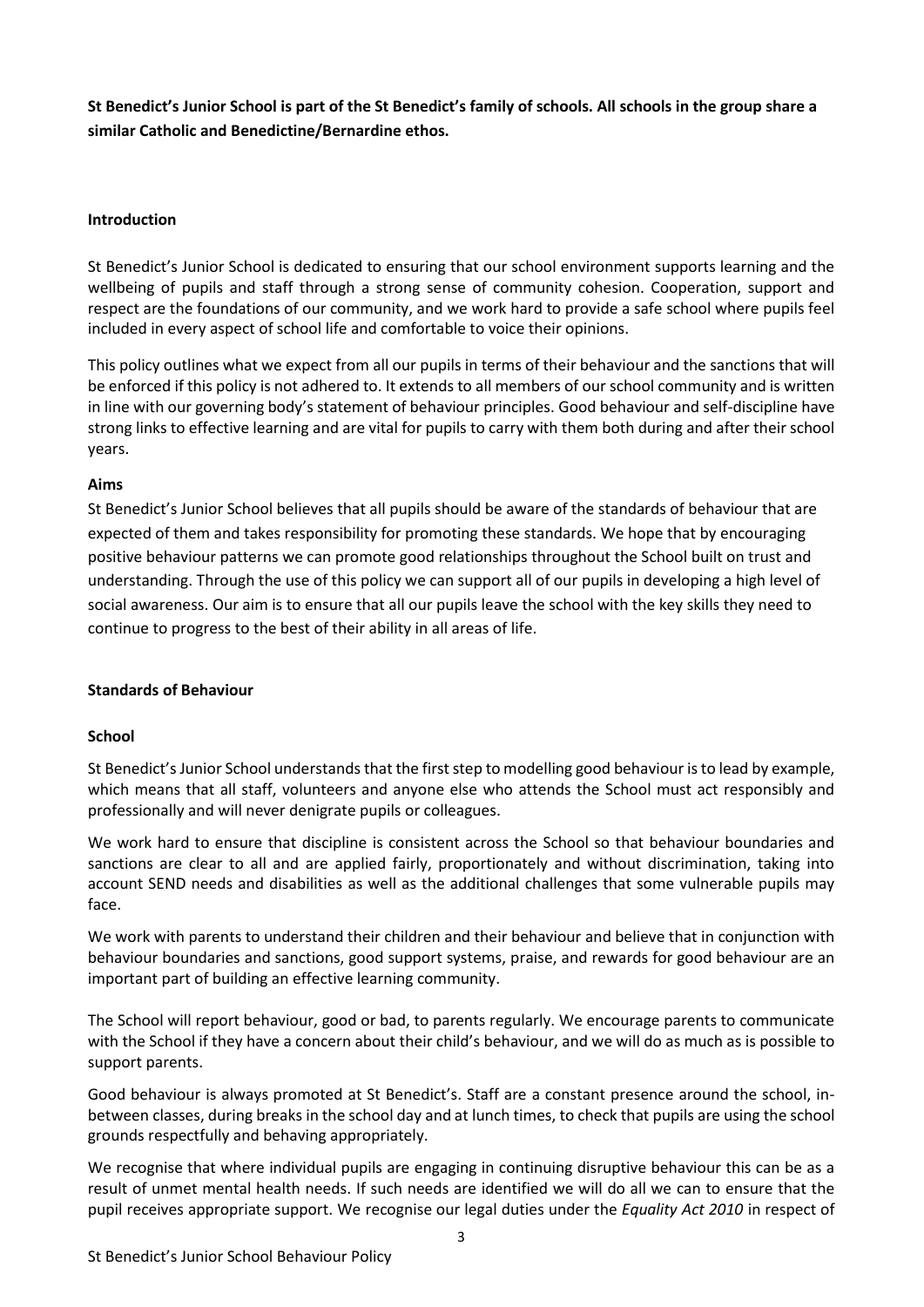pupils with SEN and/or disabilities. Whilst all pupils identified with SEN and/or disabilities are covered under this *Behaviour Policy*, we recognise that these pupils often require support which is different from, or in addition to, that required by their peers in order to take full advantage of the educational opportunities available to all pupils. Advice will be sought from external where necessary to assist with putting in place appropriate support strategies, which will be monitored and reviewed. Please read the School's *Special Educational Needs Policy* for more information.

The School will take all reasonable measures to ensure the safety and wellbeing of all pupils and staff and this includes protection from bullying. We aim to combat bullying and other harmful behaviour using, amongst others, preventative strategies through the active development of pupils' social, emotional and behavioural skills.

## **Pupils**

St Benedict's Junior School expects every pupil to show respect to one another, to school staff and anyone else that they may meet. Incidents of bullying, denigration or bringing intentional harm to other pupils or staff will not be tolerated. Pupils are ambassadors to our school even when off school premises, and we expect them to act accordingly. They are expected to obey school rules, listen, follow instructions by staff and accept and learn from any sanctions that they receive. This extends to any arrangements put in place to support their behaviour.

The school asks that pupils and parents carefully read and then sign a Home-School agreement to show that they have understood what is expected of them and acknowledge responsibility for their own behaviour.

All pupils are expected to respect and look after the school premises and environment. The following behaviour is regarded as completely unacceptable and will result in disciplinary actions and possibly in exclusion, depending on the circumstances:

- bullying
- indecent behaviour
- damage to property
- physical abuse to/attack on staff
- physical abuse to/attack on pupils
- serious actual or threatened violence against another pupil or a member of staff
- theft
- verbal abuse to staff and others
- verbal abuse to pupils
- unacceptable behaviour which has previously been reported and for which school sanctions and other interventions have not been successful in modifying the pupil's behaviour.
- unacceptable online interactions

#### **Parents**

Parents play an important part in ensuring that their children are responsible for their own behaviour in school. We ask that parents sign the Home-School agreement to indicate that they will respect and support the School's *Behaviour Policy* and the authority of the school staff. Building school life into a natural routine - asking parents to ensure that their child is at school on time, appropriately dressed, rested and equipped which will encourage their child to adhere to school rules and procedures.

We ask parents to work with the School in support of their child's learning, which includes informing the School of any special education needs or personal factors that may result in their child displaying unexpected behaviour. We ask that parents attend meetings at the School with staff or the Headmaster to discuss their child's behaviour and to adhere to any parenting contracts put in place.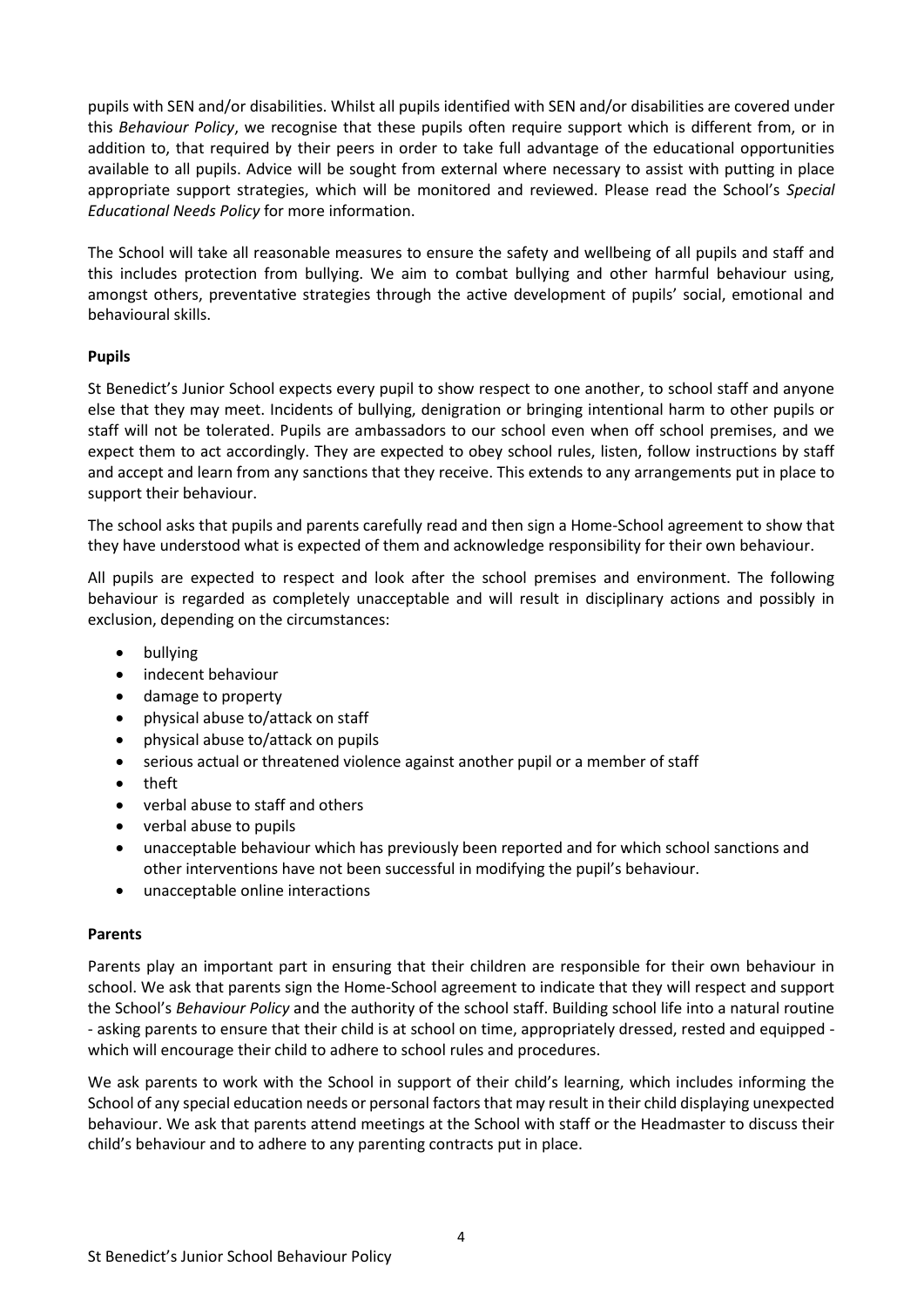In the rare event of an exclusion, parents are expected to provide appropriate supervision for their child during the time that they are excluded from school and, if invited, to attend a reintegration interview at the school with their child.

## <span id="page-4-0"></span>**School rules that apply at all times to all members of the school community**

- Be polite and respectful at all times. This applies to staff, other pupils, visitors to the School and to members of the general public.
- Always be on time.
- Keep your appearance smart and tidy, and wear regulatory school uniform at all times to and from school.
- Rude, derogatory, racist or defamatory language will not be tolerated.
- Be considerate of your peers and the extended community. Do not run through corridors, do not call out during lessons or shout to one another in corridors or when in public places.
- Take care of your environment, both on the school site and outside, and keep it tidy.
- Follow instructions given by staff members.
- Adhere to social distancing guidance (if and when appropriate)
- The following items are not allowed in school under any circumstances:
	- $\triangleright$  Chewing gum
	- $\triangleright$  Material that is inappropriate or illegal for children to have

#### **Drugs**

The school will not tolerate the illegal use of drugs of any sort on school property or during off-site school activities.

#### <span id="page-4-1"></span>**Medication**

We are aware that it may be necessary for some pupils to take medication during the school day. Parents should make the School aware of this by completing a *Medicines Form* which must be handed into the *School Office* along with the medicine which will be kept safely in the Medical Room. Further details around medication is set out in the *SBJS Medical Policy*.

#### <span id="page-4-2"></span>**Bullying**

St Benedict's Junior School ensures every pupil feels safe at school and is accepted into our school community. Our ethos is one of inclusion and equality; bullying of any kind is regarded as a serious breach of our *Behaviour Policy* and will not be tolerated.

Bullying can be verbal or physical, by person or by electronic, on-line or written means and can be directed at both pupils and staff. The School practises a preventative strategy to reduce the chances of bullying, and our *Anti-Bullying Policy* is instilled in our curriculum and everything we do at the School. It is made very clear to pupils what is expected of them in terms of respecting their peers, staff and members of the public. Any intentional breach of this will result in disciplinary action.

If there is an allegation of bullying, the School will:

- take it seriously
- act as quickly as possible to establish the facts
- record and report the incident; depending on how serious the case is, it may be reported to the Headmaster
- provide support and reassurance to the victim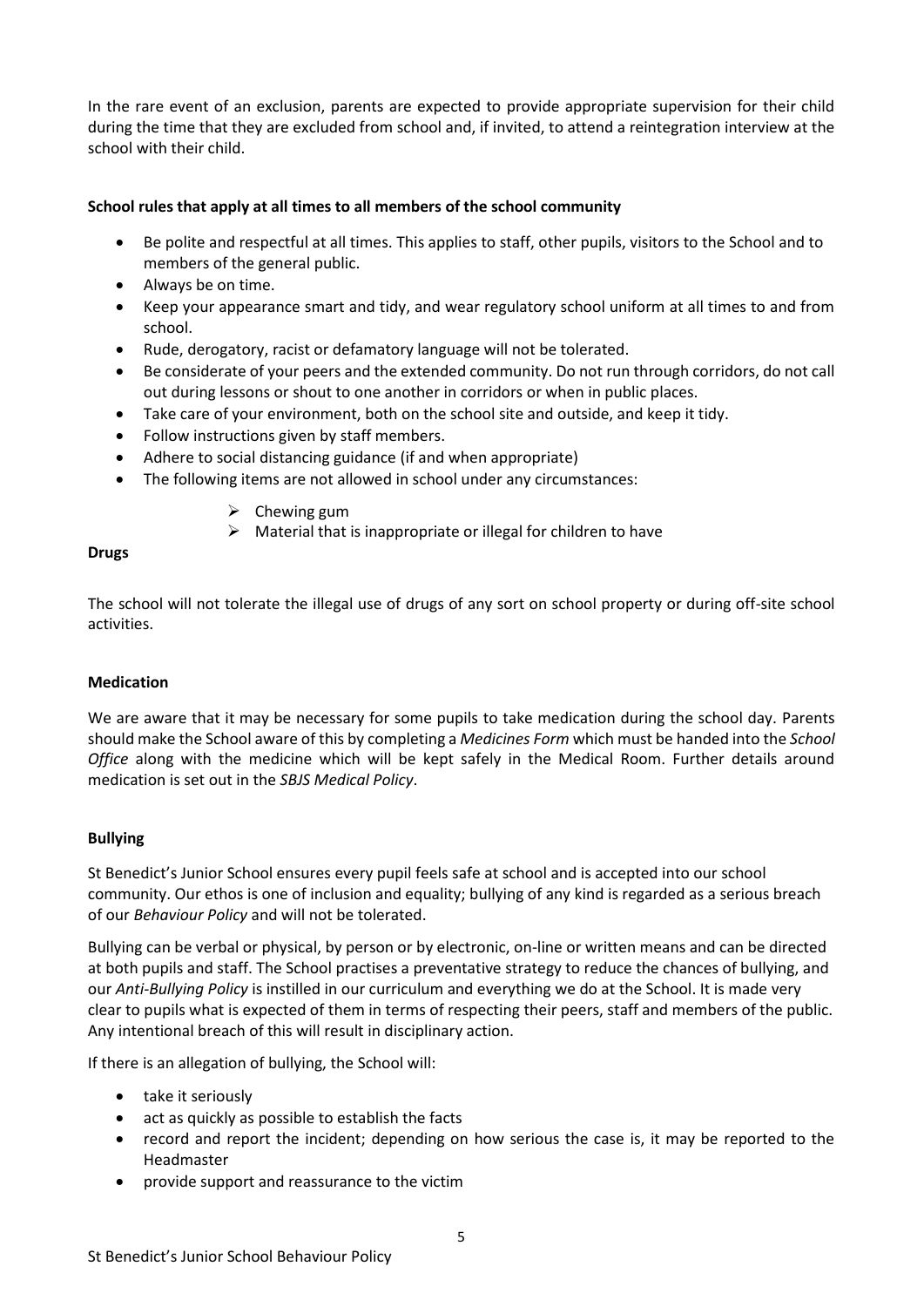- make it clear to the 'bully' that this behaviour will not be tolerated. If there is a group of people involved, they will be spoken to individually and as a whole group. It is important that children who have harmed another, either physically or emotionally, redress their actions, and the School will make sure that they understand what they have done and the impact of their actions
- ensure that if a sanction is used, it will correlate to the seriousness of the incident and the 'bully' will be told why it is being used
- Inform parents of the process and outcome
- consider a fixed term or permanent exclusion in cases of repeated bullying.

St Benedict's Junior School has a number of strategies to prevent and tackle all forms of bullying, such as assemblies, PHSE lessons, e-safety lessons and continuously monitors and reviews them.

## <span id="page-5-0"></span>**Disciplinary Sanctions**

Section 91 of the *Education and Inspections Act 2006* introduced a statutory power for teachers and certain other staff to discipline pupils. St Benedict's Junior School operates using the following disciplinary measures in escalating order:

- Saying sorry
- Writing sorry letters
- Loss of break
- Trackit Light records (from April 2021)
- Inclusions
- Reports
- Suspension
- Exclusions

This list is not exhaustive and cases are considered on an individual basis. Sanctions are adapted relating to the seriousness and frequency of the behaviour.

#### <span id="page-5-1"></span>**Searching and Confiscation**

Following guidance set out by the *Education and Inspections Act 2006*, our members of staff are authorised to use confiscation as a disciplinary sanction if it is lawful. This means that staff may confiscate or seize items in the possession of pupils that are banned by the School. It is our first priority to ensure that pupils are in a safe and secure environment when they are in our care, and any items that may jeopardise the safety of other pupils or themselves will be taken off pupils without notice.

A teacher or someone who has lawful control of the child can search a pupil with their permission to look for any item that the School's rules say must not be brought into school. The Headmaster and other authorised members of staff have the power to search a pupil without the pupil's consent if they suspect they are in possession of 'prohibited items'. Prohibited items that can be searched for without consent include:

- articles that have been or could be used to cause harm
- fireworks
- <span id="page-5-2"></span>stolen items

#### **Use of Force**

Section 93 of the *Education and Inspections Act 2006* enables school staff to use such force as is reasonable in the circumstances to prevent a pupil from doing, or continuing to do, any of the following: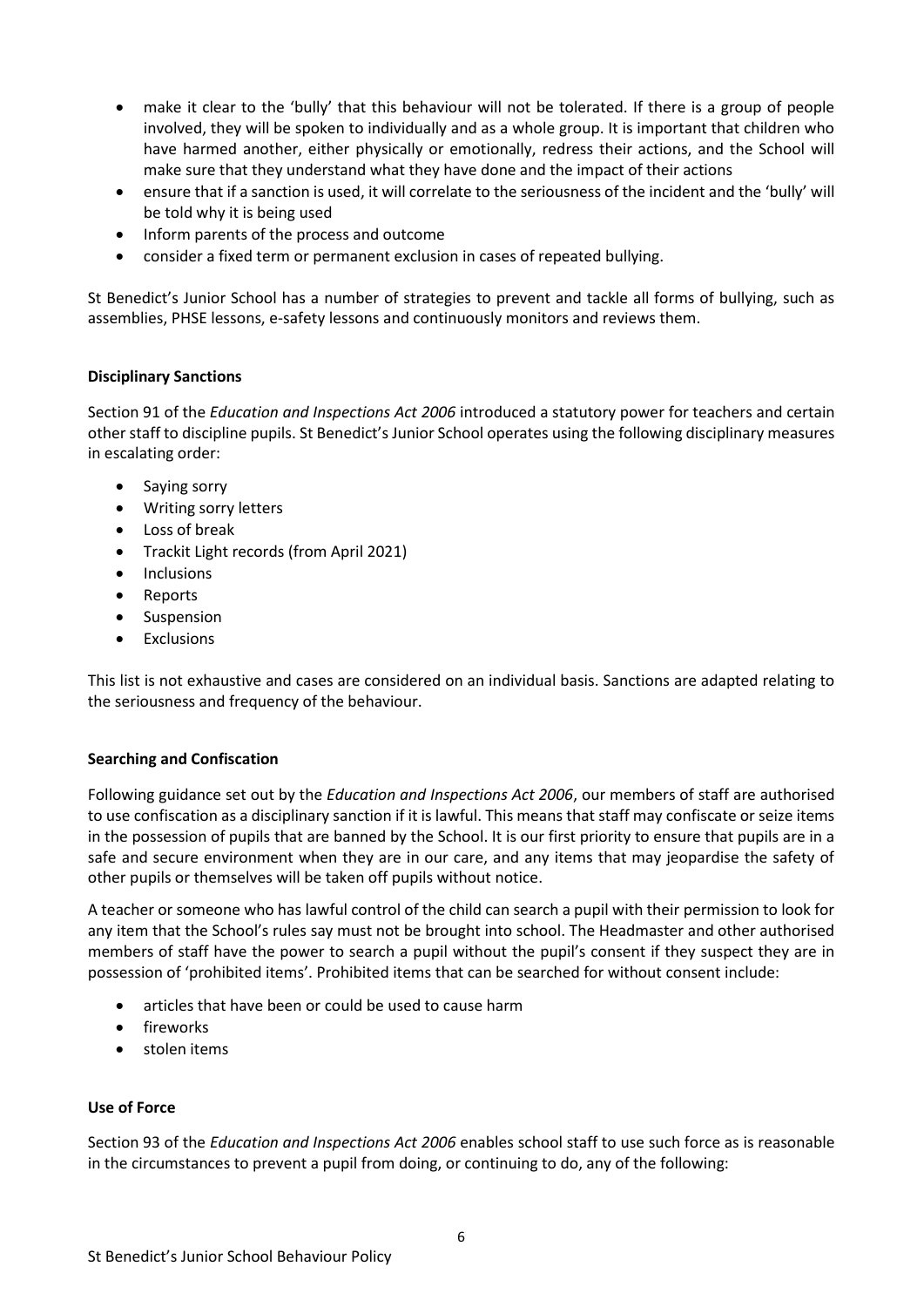- committing any offence (or, for a pupil under the age of criminal responsibility, what would be an offence for an older pupil);
- causing personal injury to, or damage to the property of, any pupil (including herself or himself);
- prejudicing the maintenance of good order and discipline at the School or among any pupils receiving education at the School, whether during a teaching session or otherwise.

St Benedict's Junior School does not encourage the use of force and it will be used very rarely in special circumstances. There is no definition of when it is reasonable to use force, and every situation will have to be judged by the person in charge at that time. The degree of force used should be the minimum needed to achieve the desired result.

All staff at the School have the authority to use force when reasonable and this extends to any other person whom the Headmaster has given the responsibility to be in charge or in control of the pupils. Staff can also use this power when they are lawfully in charge of pupils but off the school premises (e.g. on a school trip).

Following serious incidents involving the use of force, the School will speak to the parents concerned. Such serious incidents involving the use of force will be recorded by the School.

## <span id="page-6-0"></span>**Attendance**

Regular attendance at school is required by law, and St Benedict's Junior School takes attendance very seriously. There is a register taken twice daily. Parents or carers will be contacted to discuss possible reasons and school support systems that could help persistent absenteeism. More information can be found in the School's Attendance Policy.

## <span id="page-6-1"></span>**Uniform and Appearance**

Effective teaching and learning requires proper organisation, and this starts with a smart and tidy appearance which helps to instil discipline and pride in appearance in pupils and reduces the risk of distraction in lessons.

The school uniform should be worn by all pupils. Parents of those who come in repeatedly without the correct school uniform will be informed and advised that second hand uniform is available.

## <span id="page-6-2"></span>**Regulating Pupil's Offsite Conduct**

St Benedict's Junior School pupils are expected to behave in a responsible, polite and safe manner. Any off-site misbehaviour could result in sanctions. The School will take into consideration:

- the severity of the misbehaviour and the extent to which the reputation of the School has been affected;
- the effect such an action may have on the other pupils;
- the extent to which the behaviour has repercussions for the orderly running of the School/or might impose a threat to another pupil or member of staff;
- whether the misbehaviour was on the way to or from the School or the pupil was taking part in any school-organised or school-related activity; and
- if it was at a time when the pupil is in some other way identifiable as a pupil of the School or might be expected to act as an ambassador for the School.